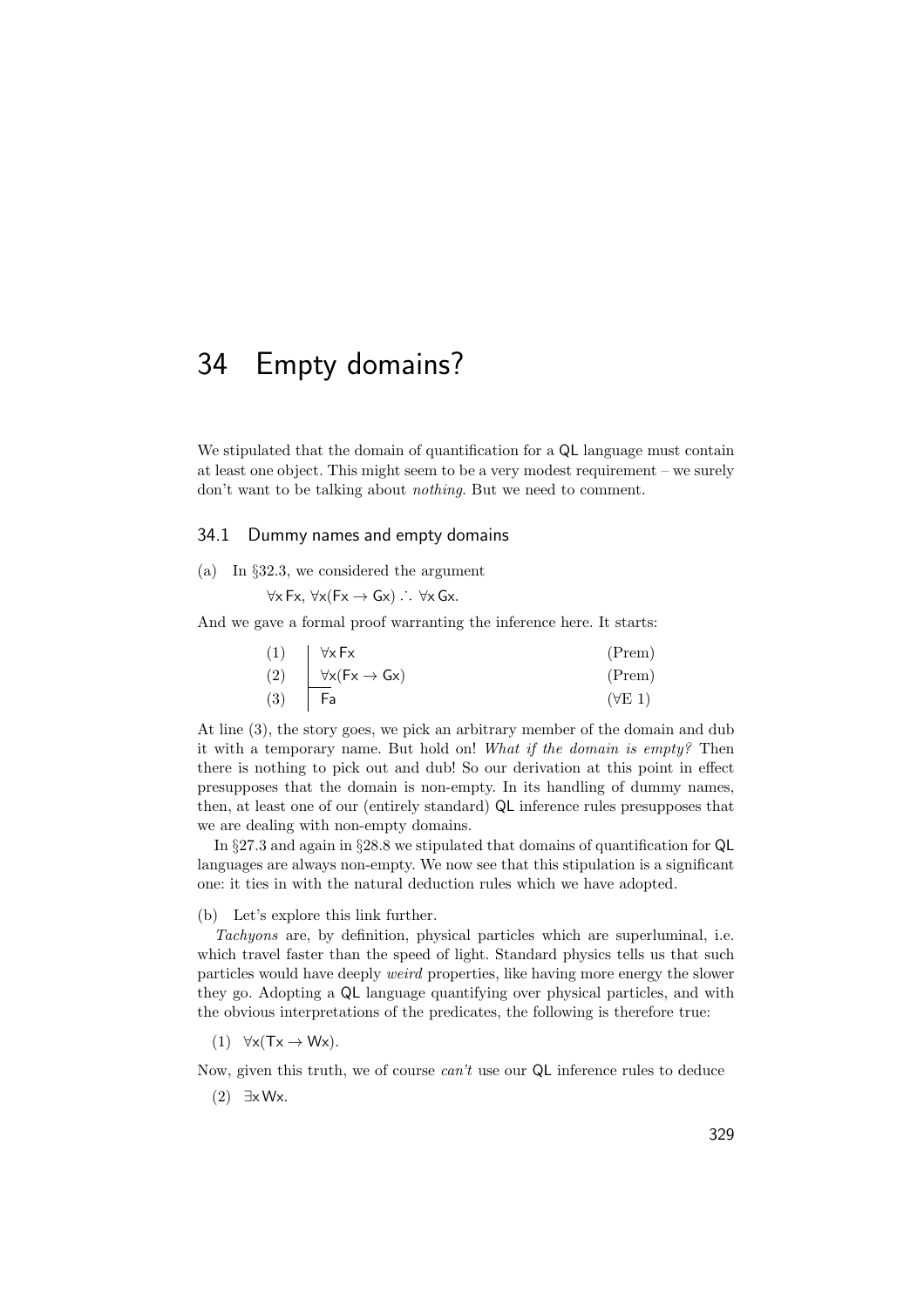Which is just as it should be. We don't want the truth  $(1) - if$  something is a tachyon, *then* it has the weird property of having more energy at slower speeds – to entail a proposition that asserts that there really *are* some weird particles of this kind. So far so good.

But now consider what happens if – perhaps in the spirit of Quine's maxim of shallow analysis from *§*33.3(d) – we think along the following lines. The current topic is tachyons, so can't we make things simpler by taking our domain for now to be just them? (Compare our handling of argument  $\bf{F}$  in the previous chapter where we kept things simple by taking the domain to be just students in the logic class.) Using a formal language where the quantifiers run over just tachyons, the uncontentious claim that tachyons are weird is then regimented as

 $(1') \quad \forall x \mathsf{W} x.$ 

However, using our adopted natural deduction rules, we get the following proof A:

|             | $(1')$ $\forall x \mathsf{W} x$ | $($ Prem $)$      |
|-------------|---------------------------------|-------------------|
| $(2')$   Wa |                                 | $(\forall E\ 1')$ |
|             | $(3')$ $\exists x \mathsf{W} x$ | $(\exists 1\;2')$ |

Yet  $(3')$  is an existential claim, only true if there *is* something which has the weird property of having more energy at slower speeds. So we seem to have deduced the existence of something truly weird from a reformulation of what was originally supposed to be an uncontroversial bit of physics.

What has gone wrong here? Again, at the second step of A, we take an arbitrary member of the current domain and dub it. *But we can only do that if the domain is populated.* So, in taking the domain of the relevant language to comprise just tachyons, but also assuming that we can apply our current logical apparatus, *we are already implicitly assuming that there are tachyons*.

(c) Suppose the domain of the relevant QL language is empty. Then both  $\exists \xi \alpha(\xi)$ and  $\exists \xi \neg \alpha(\xi)$  will always be trivially false (since nothing exists in the domain). And so the negation of the second, i.e.  $\forall \xi \alpha(\xi)$ , will be trivially true. (You can also look at it this way:  $\forall \xi \alpha(\xi)$  is always true in the empty domain, because it is true that *if* a thing is in the domain then it satisfies the condition expressed by  $\alpha$  – the antecendent of this generalized conditional is always false.) So, the pattern of reasoning in a proof taking us from  $\forall \xi \alpha(\xi)$  to  $\exists \xi \alpha(\xi)$  will take us from truth to falsehood if applied in an empty domain. Which is what happens in A. There are no such things as tachyons. So the stipulated domain of quantification is empty. And that makes  $(1')$  is true and  $(3')$  false.

(d) For a second line of argument that breaks down in empty domains, consider B:

$$
\begin{array}{c|c}\n(1) & \downarrow \\
(2) & (\text{Fa } \vee \neg \text{Fa}) & \\
(3) & \exists x (\text{Fx } \vee \neg \text{Fx}) & \\
\end{array}
$$
\n
$$
(LEM)
$$
\n
$$
\begin{array}{c|c}\n(\text{LEM}) & \downarrow \\
(\exists I \ 2)\n\end{array}
$$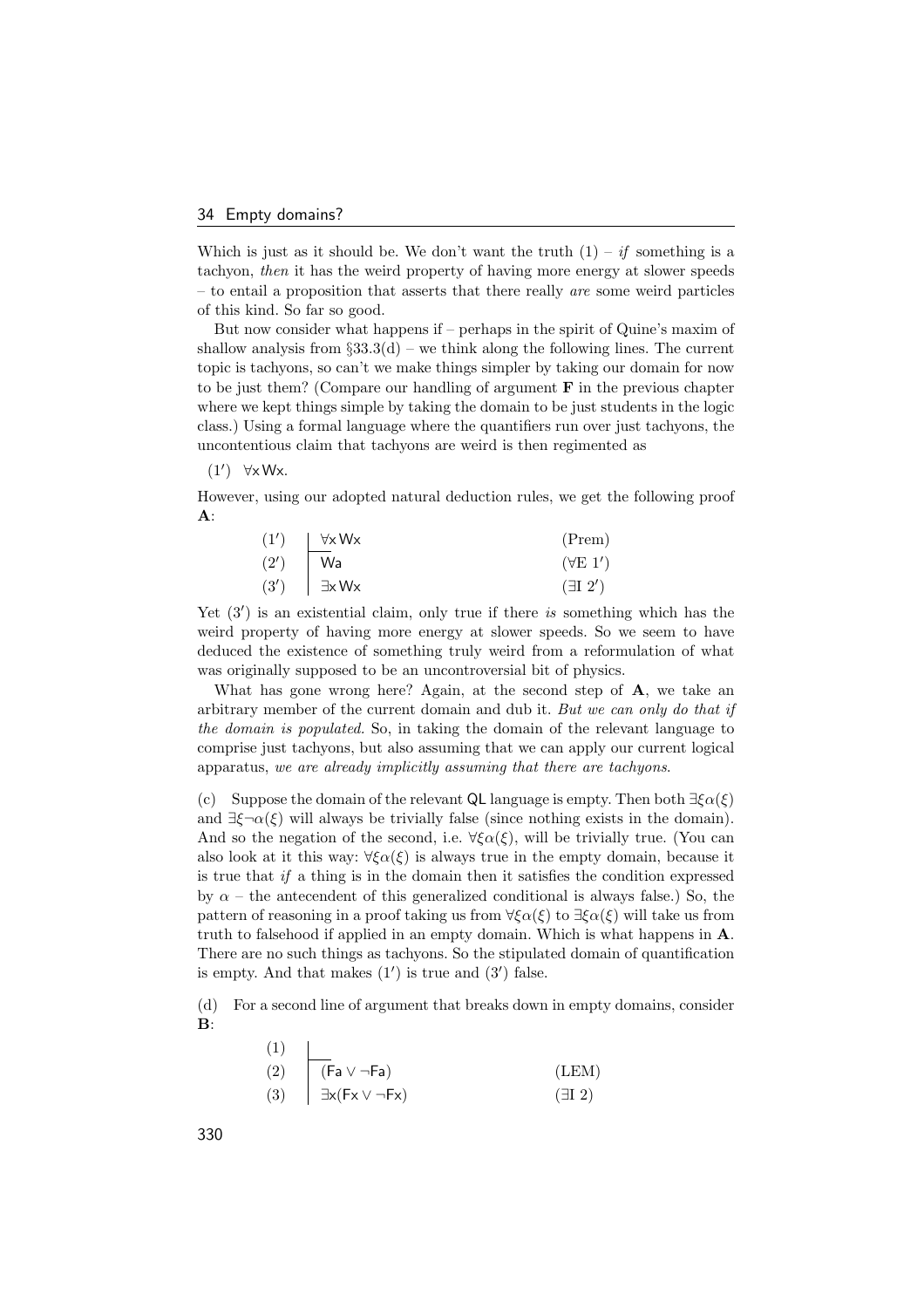Our rules allow us to prove any instance of the Law of Excluded Middle from no premisses. Assume we are dealing with a QL language which has the unary predicate F (expressing some property *F*): then in particular we will be able to prove (2) from no premisses. And then (3) follows by  $(\exists I)$ . However (3) is another existential claim; it tells us that there is something in the domain which is either *F* or not *F*. And that can only be true if there *is* something in the domain!

## 34.2 Preserving standard logic

Proof A illustrates that derivations in our natural deduction system are not always truth-preserving, *if* we allow empty domains. Proof B illustrates that theorems of our system are not always true, *if* we allow empty domains.

How should we respond to this observation? Some logicians argue:

An inference is logically valid if it is necessarily truth-preserving in virtue of topic-neutral features of its structure. And formal logic is the study of logical validity, using regimented languages to enable us to bring out how arguments of certain forms are valid irrespective of their subject-matter.

Now, sometimes we want to argue logically about the properties of things which we already know to exist (electrons, say). Other times we want to argue in an exploratory way, in ignorance of whether what we are talking about exists (superstrings, perhaps). While sometimes we want to argue about things that we believe don't exist, precisely in order to try to show that they don't exist (tachyons, perhaps). And we presumably want to regiment correct forms of inference which we can apply neutrally across these different cases. Hence *one* way our formal logic should be topic-neutral is by allowing empty domains. But our current QL rules – being incorrect for empty domains – are not topic-neutral. So they don't correctly capture only logical validities and logical truths. Therefore our natural deduction proof system needs revision.

Persuaded by such reasoning, some logicians do advocate the general adoption of a *free* logic – i.e. a logic free of existence assumptions, allowing empty domains (and often also allowing 'empty proper names' which don't have a reference). So how might the defender of our standard QL logic reply?

There is no One True Logic. Choosing a formal logic involves – as we have seen before – weighing up costs and benefits. And the small benefit of having a logic whose inferential principles also hold in empty domains is not worth the cost. After all, when we want to argue about things that do not/might not exist, we already have sufficient resources while still using standard logic.

First, a suitably inclusive wider domain is usually easily found (indeed, will typically be in play when engaged in serious inquiry rather than concocting artificial classroom examples). 'If in doubt, go wide' is a good motto – and see again *§*30.3. For example, instead of taking the domain to be tachyons and regimenting the proposition that all tachyons are weird as